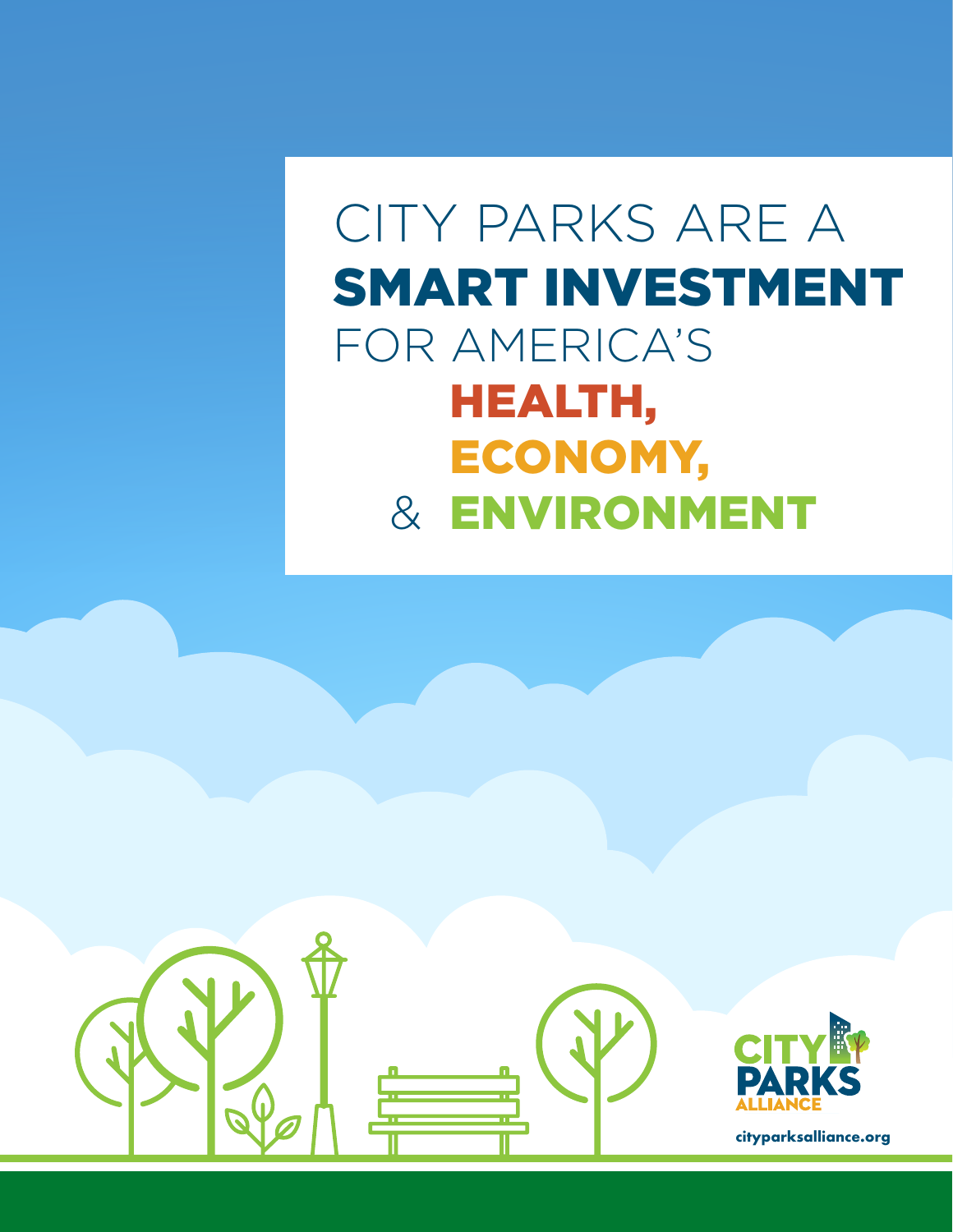City parks play a vital role in the social, economic, and physical well-being of America's cities and their residents. As cities become more densely populated and the impacts of climate change increase, planners, elected officials, and community advocates are using parks to help address critical urban infrastructure and public health issues. City parks provide access to recreational opportunities, increase property values, spur local economies, combat crime, and protect cities from environmental impacts. Parks are now recognized as powerful tools for urban communities and local economies.



Visit **cityparksalliance.org** to download infographic.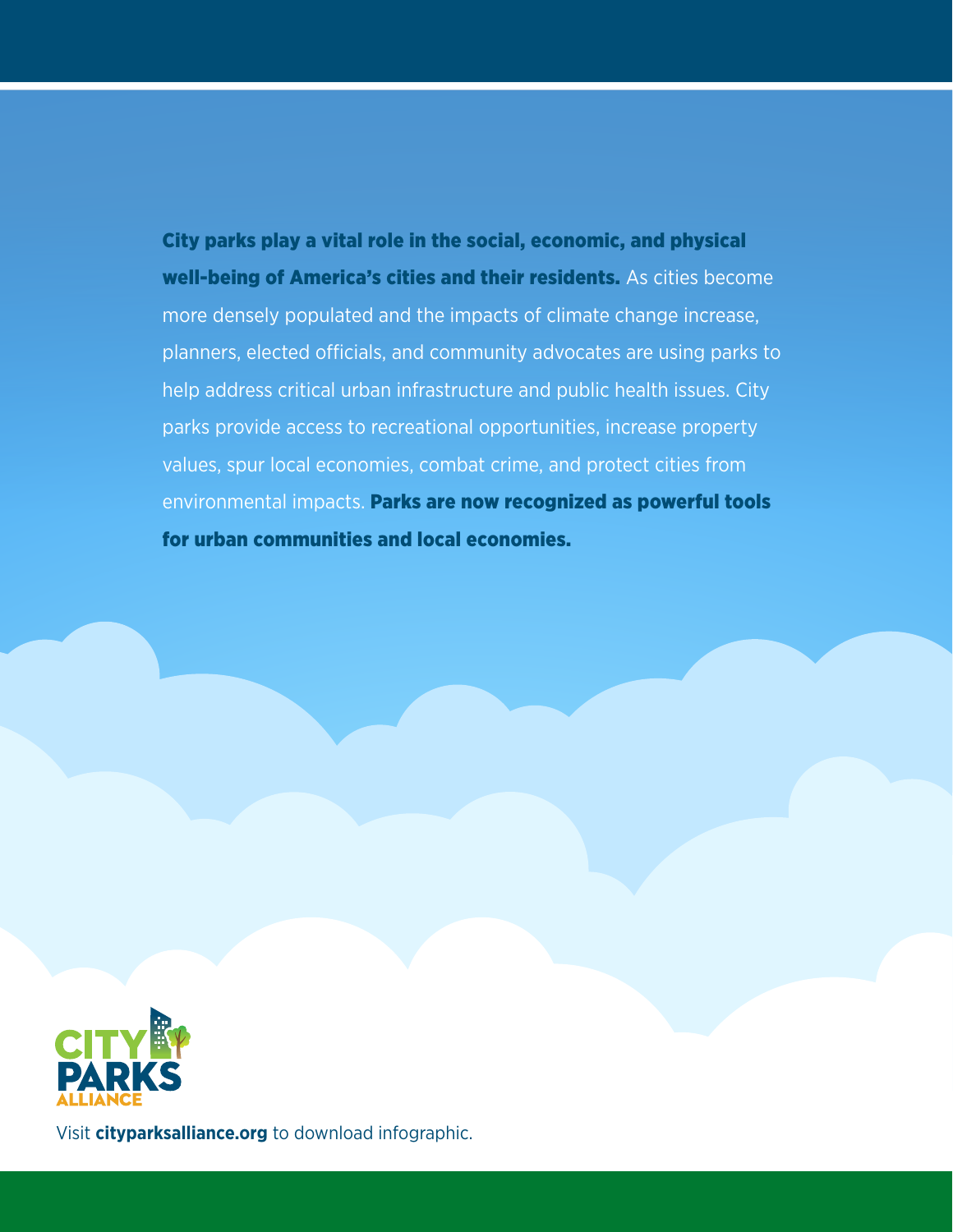## City Parks Improve Health and Reduce Costs

#### PHYSICAL BENEFITS

Over HALF of US adults have chronic health conditions, such as heart disease, diabetes, and obesity.<sup>1</sup>

About

1 in children in the U.S. is either obese or overweight.**<sup>2</sup>**



 $\mathcal{R}$ 

People with access to safe

# **PARKS** and trails EXERCISE

MORE and have lower rates of obesity, $^3$  heart disease, $^{\rm 4,5}$ and diabetes.<sup>6</sup>



**cityparksalliance.org**

### MENTAL BENEFITS



40% of Americans suffer from anxiety or depression.7



green spaces are 44%

LESS LIKELY to have a diagnosed anxiety disorder.<sup>8</sup>

## 20 MINUTES

in a park improved the concentration of children with attention deficits to a level comparable to those without attention deficits.9



**COMMUNITY BENEFITS** 

Greening of vacant urban land has been shown to decrease crime.10



### COST SAVINGS



The high costs of chronic diseases each year in the U.S. include:





### PARKS HELP TO REDUCE THE COSTS OF HEALTHCARE.



Maintaining a healthy weight

SAVES \$1,861 per person per year in  $\bm{\mathrm{heal}$ thcare costs. $^{14}$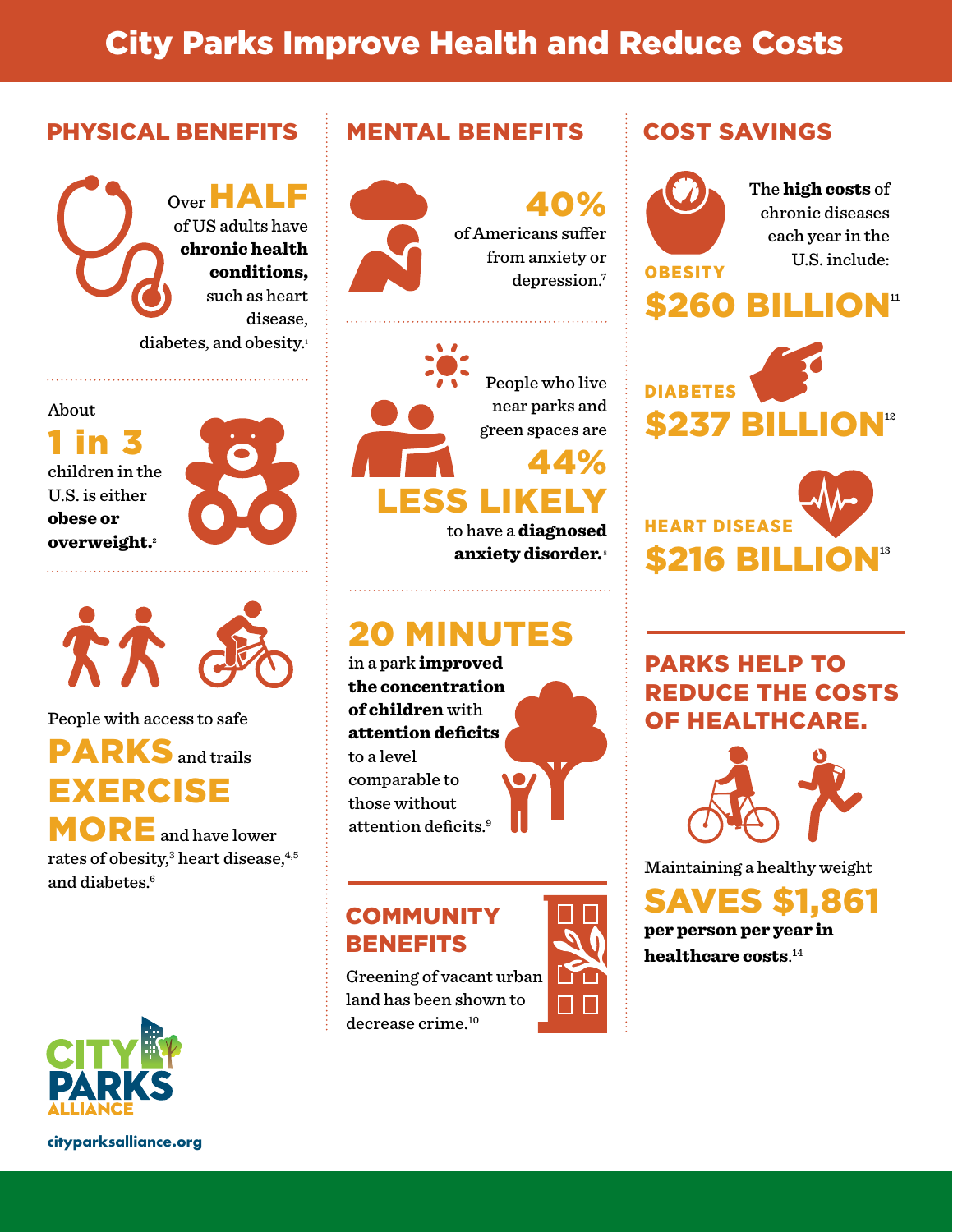### PARKS KEEP CITIES COOLER



### #1 WEATHER-RELATED KILLER

in the U.S.<sup>15</sup> and deadlier than all other weather-related causes combined.16



### PARKS CLEAN THE AIR

Tree cover **reduces asthma** rates. Children in leafy neighborhoods are

### 3 TIMES LESS LIKELY

to have asthma than children who live in neighborhoods with few trees.19



Urban trees in the U.S. **remove** 711,000 TONS OF AIR POLLUTION annually, at a value of

# \$3.8 BILLION,

saving money and improving health.20



### PARKS CLEAN THE WATER

#### Stormwater and flooding threaten human

lives and health by washing sewage, chemicals, and other contaminants into waterways and drinking water sources.<sup>21</sup>

Parks and green infrastructure slow stormwater and allow it to be absorbed into the soil,

### CLEANING

the water as it infiltrates and reducing the risk of flooding.<sup>22</sup>



### PARKS MAKE CITIES MORE RESILIENT

Extreme weather from climate change, such as heat waves, floods, and wildfires, in 2020 cost U.S. taxpayers



The estimated value of stormwater management by urban parks in the 100 largest cities is



\$989 MILLION per year.<sup>24</sup>



**cityparksalliance.org**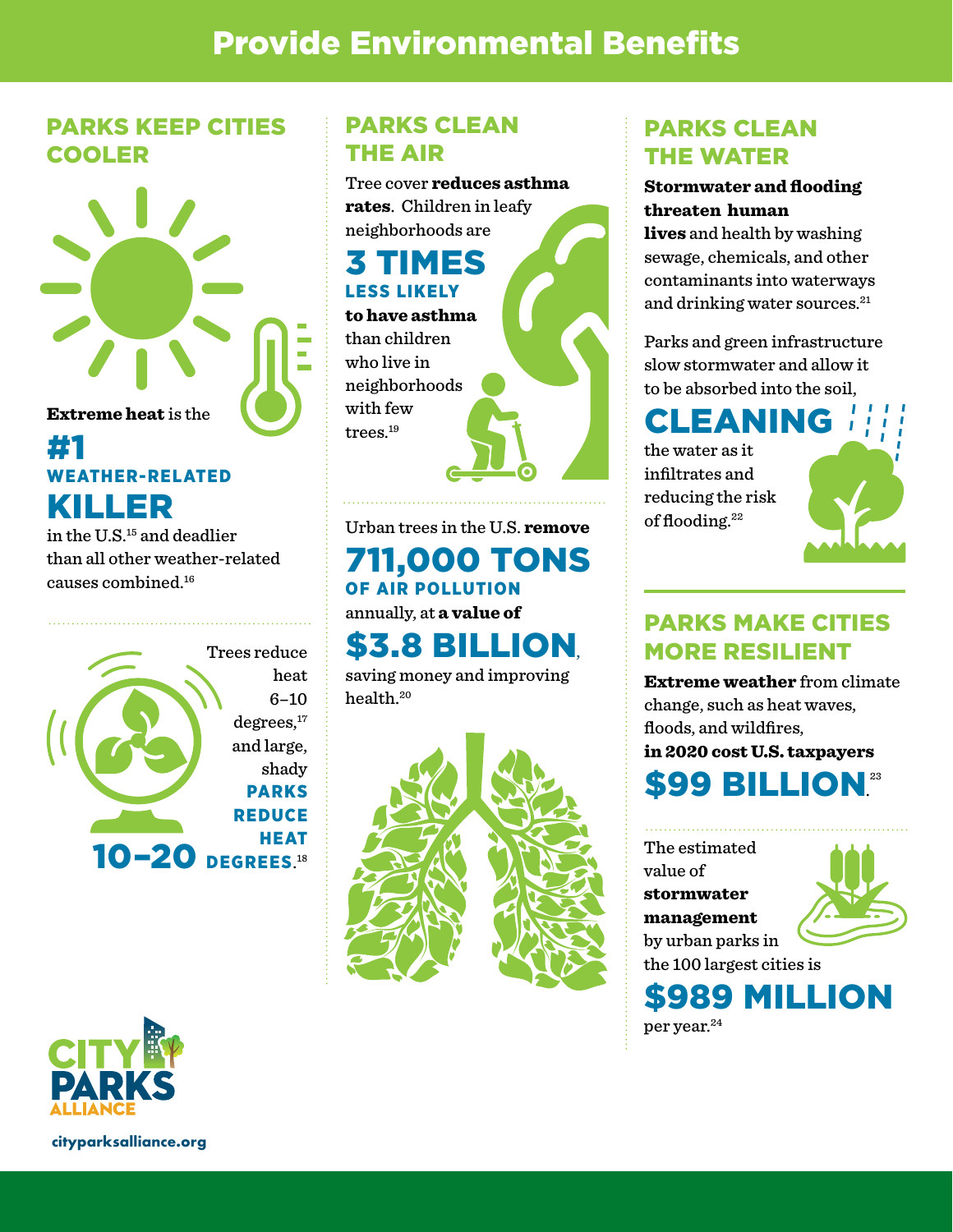### **City Parks Provide Economic Benefits**

#### PARKS ATTRACT RESIDENTS AND BUSINESSES



Nashville's investment in downtown parks has contributed to a 50% increase in the number of 25- to 34-year-olds with college degrees moving to the city over the last decade.<sup>25</sup>

Since 2000 the number of young adults moving to livable,



walkable urban neighborhoods has increased

37%.26

More than  $80\%$  of corporate executives rated quality of life features as an important factor when choosing headquarters or facility locations.<sup>27</sup>



**cityparksalliance.org**

### PARKS INCREASE PROPERTY VALUES AND PROPERTY TAX REVENUE

Houses near parks or trails have 8–10 percent higher property values than those in the surrounding community, resulting in increased property  $\textbf{tax revenue}$  for cities.<sup>28</sup>





supported more than

1.1 MILLION JOBS. 29

### PARKS GENERATE ECONOMIC ACTIVITY

In one year, local parks generated

\$166

BILLION

**IN ECONOMIC ACTIVITY.30** 



PARKS LOWER INFRASTRUCTURE COSTS FOR CITIES

Investing in parks and green infrastructure to manage stormwater is 15 –80 percent less costly than investing in grey infrastructure, such as pipes and tunnels.<sup>31, 32</sup>



Green infrastructure at Historic Fourth Ward Park saved the City of Atlanta



by managing stormwater and preventing flooding.33

PARKS CREATE JOBS